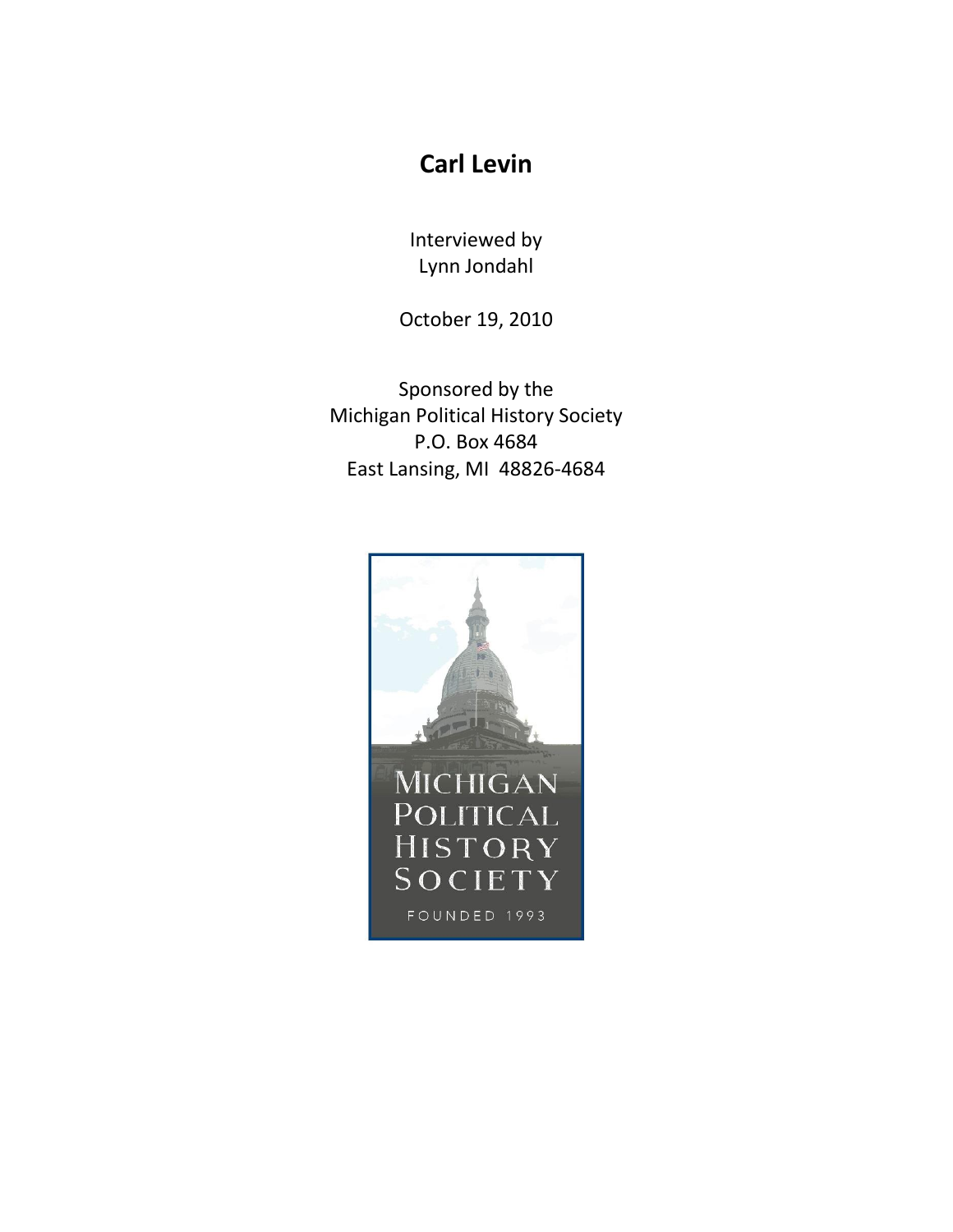This interview is part of the James J. Blanchard Living Library of Michigan Political History.

- Lynn Jondahl: We're talking today with Michigan State Senator and United States Senator, Carl Levin. He has served in the US Senate since January of 1979. Senator, you were born in 1934. If we lived in Detroit in the '30s, '40s, '50s and knew you, would we be surprised that today you're the longest serving senator in Michigan's history?
- Carl Levin: Well, my mother probably wouldn't be surprised.
- Lynn Jondahl: She would be surprised?
- Carl Levin: She would not be surprised.
- Lynn Jondahl: She would not be?
- Carl Levin: Probably not, because she would be probably supportive and think that her kids could do anything they set their mind to. And my friends probably would not be surprised because I was somewhat active in student government in high school, that kind of thing. So as kids, they wouldn't be surprised because at my dinner table, my father and mother were always talking politics. They were strong new dealers, supporters of FDR, so I would say probably they would, my friends, small circle family probably would not be surprised that I ended up doing something in public service or government. I would have been surprised. I never really planned on running for office. I was active in my brother's campaigns, which he won for the state Senate in the '60s, and I was of course active in his campaigns, which he lost for governor in the '70s. But by the '70s, I was also on local government in Detroit city council myself. I always assumed my brother would be the one who would run for office. I would do something perhaps in government. I was an assistant attorney general in the '60s, general counsel for the Michigan Civil Rights Commission.
- Lynn Jondahl: That's when the Michigan Civil Rights Commission was founded, following the '63 constitution. You became what, the first general counsel?
- Carl Levin: It's first general council in '64, and then I did that for three years, argued some of its early cases. As a matter of fact.
- Lynn Jondahl: What were those? Were they key cases?
- Carl Levin: They were.
- Lynn Jondahl: Do you remember?
- Carl Levin: They were. We had, I'd say three key cases that I argued. The first was against the mayor of Dearborn, Orval Hubbard, a very famous mayor. He was a racist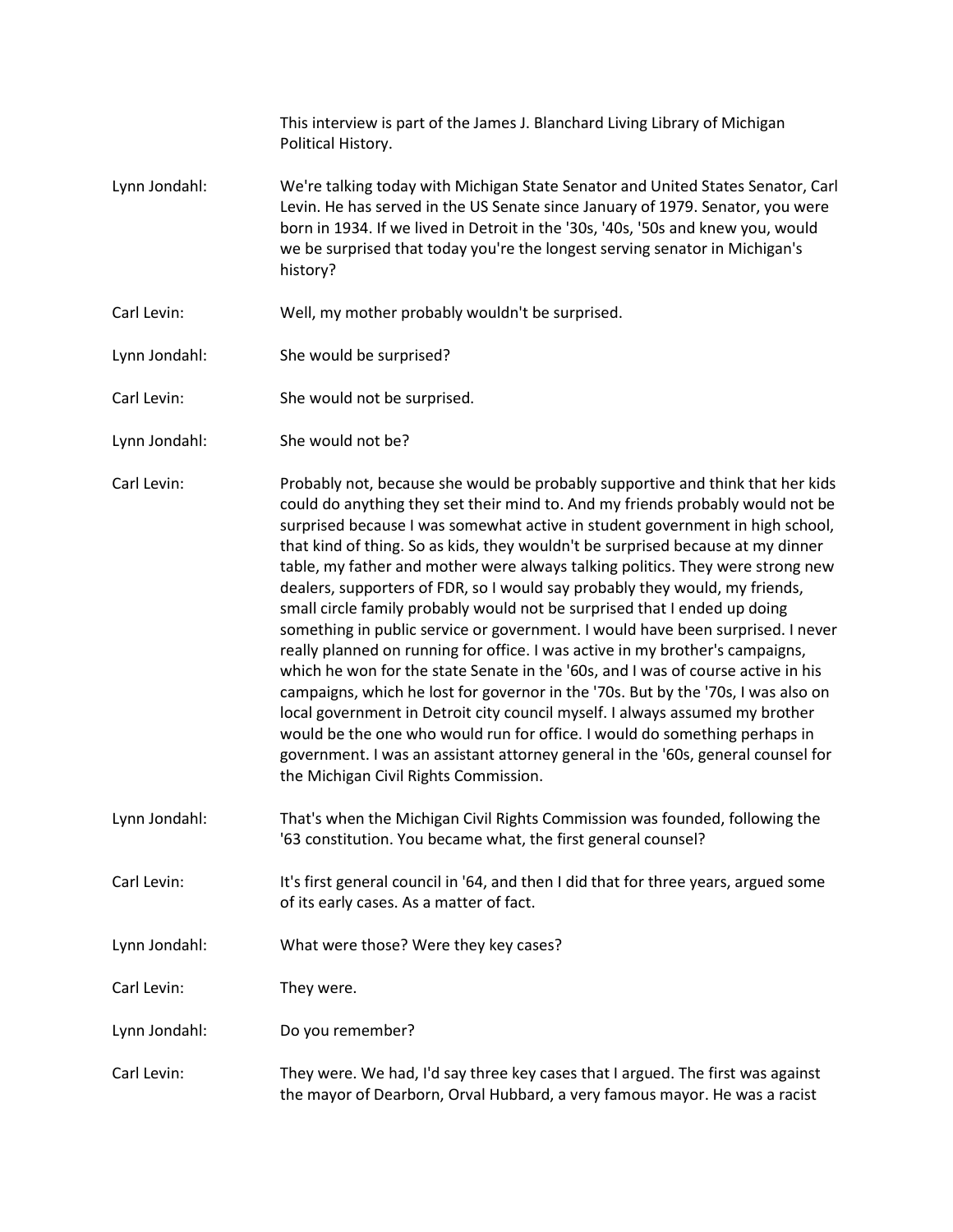|               | and made no bones about keeping the African Americans out of Dearborn. He<br>had a bulletin board, which humiliated any African American who might've<br>walked into the city hall where his bulletin board was, right in the lobby,<br>showing an African Americans in any negative light he could find them. If there<br>was an African American who had committed a crime and there was a picture of<br>them in the paper, that would be on the bulletin board. It was anything<br>negative.                                                                                                                                                                                                                                                                                                                                                          |
|---------------|----------------------------------------------------------------------------------------------------------------------------------------------------------------------------------------------------------------------------------------------------------------------------------------------------------------------------------------------------------------------------------------------------------------------------------------------------------------------------------------------------------------------------------------------------------------------------------------------------------------------------------------------------------------------------------------------------------------------------------------------------------------------------------------------------------------------------------------------------------|
| Lynn Jondahl: | This was in city hall?                                                                                                                                                                                                                                                                                                                                                                                                                                                                                                                                                                                                                                                                                                                                                                                                                                   |
| Carl Levin:   | In city hall in Dearborn. So we took him on, the Michigan Civil Rights<br>Commission took him on first. It was our first cause. And the problem is that it<br>was unclear as to whether we had jurisdiction. So we had to prove our<br>jurisdiction, and we did it first with the commission after a very public hearing<br>issuing an order, which was the easy part because the commission knew it was<br>going to order him to take that bulletin board down. But then we had to go to<br>court and try to enforce that order, and we ended up with a settlement actually,<br>where his lawyer who ended up being a federal judge advised him he should<br>take down the bulletin board, acknowledge the jurisdiction of the Civil Rights<br>Commission over local government because of the equal protection clause in<br>the Michigan Constitution. |
| Carl Levin:   | It was a terrific victory. His lawyer was a wonderful guy. His name was Guy, as a<br>matter of fact-                                                                                                                                                                                                                                                                                                                                                                                                                                                                                                                                                                                                                                                                                                                                                     |
| Lynn Jondahl: | Guy.                                                                                                                                                                                                                                                                                                                                                                                                                                                                                                                                                                                                                                                                                                                                                                                                                                                     |
| Carl Levin:   | Ralph Guy. And I think he became a federal judge.                                                                                                                                                                                                                                                                                                                                                                                                                                                                                                                                                                                                                                                                                                                                                                                                        |
| Lynn Jondahl: | Federal judge.                                                                                                                                                                                                                                                                                                                                                                                                                                                                                                                                                                                                                                                                                                                                                                                                                                           |
| Carl Levin:   | And I think he understood that from Dearborn's perspective, that they really<br>needed to change their image, and of course they did. It's a very different city.<br>But then we took on the much more complicated issue of housing jurisdiction<br>for the Civil Rights Commission, and that one was  that went to the Michigan<br>Supreme Court because there, it was a really not a closed legal question,<br>although it was a divided opinion, but it was a very contested legal question as<br>to whether or not the Michigan Civil Rights Commission had jurisdiction over<br>housing discrimination in private sales by real estate people.                                                                                                                                                                                                      |
| Lynn Jondahl: | So not just public housing.                                                                                                                                                                                                                                                                                                                                                                                                                                                                                                                                                                                                                                                                                                                                                                                                                              |
| Carl Levin:   | It wasn't public housing.                                                                                                                                                                                                                                                                                                                                                                                                                                                                                                                                                                                                                                                                                                                                                                                                                                |
| Lynn Jondahl: | Private.                                                                                                                                                                                                                                                                                                                                                                                                                                                                                                                                                                                                                                                                                                                                                                                                                                                 |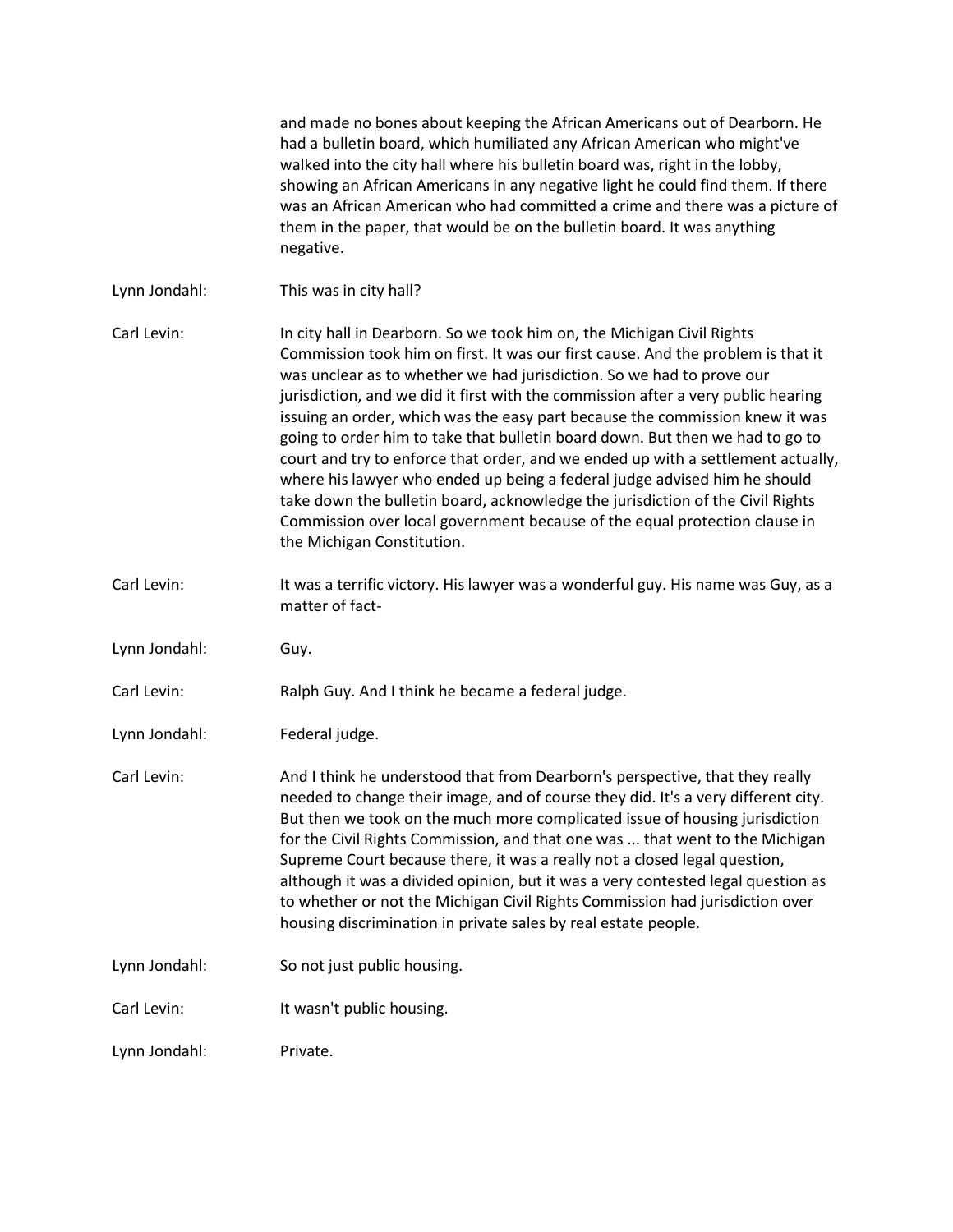| Carl Levin:   | It was a major builder, Pulte who's one of the biggest builders in the country<br>who actually claimed they had the right to discriminate because the Michigan<br>Constitution was not explicit. It's simply, in the Michigan Constitution, said that<br>the Civil Rights Commission had the authority to enforce civil rights guaranteed<br>by law. The question is, was there a law protecting against discrimination in<br>housing? There was no statute, so we had to prove a law other than statutory<br>law. There's a public accommodations law for instance, and this was a real<br>estate office. That was the grounds that I wanted to fight on because I thought<br>there was at least a statute that we could argue. |
|---------------|----------------------------------------------------------------------------------------------------------------------------------------------------------------------------------------------------------------------------------------------------------------------------------------------------------------------------------------------------------------------------------------------------------------------------------------------------------------------------------------------------------------------------------------------------------------------------------------------------------------------------------------------------------------------------------------------------------------------------------|
| Carl Levin:   | But the co chairs of the commission, Judge Keith and Judge Feikens and the<br>other members of the commission wanted to argue a broader issue, that there<br>is inherent in law, in civil rights law from various sources, a right to non<br>discrimination in housing and it had been mentioned in that it's not in a statute.<br>It wasn't in a statute, but it had been mentioned in some of the proceedings at<br>the convention that civil rights had, The Michigan Constitutional Convention.                                                                                                                                                                                                                              |
| Carl Levin:   | The Constitutional Convention in 1963, I believe. So it had been mentioned, and<br>it was not in the text of the constitution, but in the description of the text in the<br>constitution. So we argued the broad one and we want to actually on the broad<br>one. Even though I was the lawyer, I thought it'd be safer to argue the narrower<br>one, the public accommodations statute. We won on the broad one and the<br>narrow one, actually, both in the Michigan Supreme Court.                                                                                                                                                                                                                                            |
| Lynn Jondahl: | So you were in the some interesting stuff at that point. I want to come back to<br>that period and go on into Detroit, but let me jump backwards a minute. You<br>said your mother wouldn't have been surprised at your political interest and<br>activity. Is that to that suggest your father might've been or it was not?                                                                                                                                                                                                                                                                                                                                                                                                     |
| Carl Levin:   | No, no. My father would have probably urged us to do it because he was very<br>much involved in government, both as a lawyer, but also he was on the<br>Michigan Corrections Commission.                                                                                                                                                                                                                                                                                                                                                                                                                                                                                                                                         |
| Lynn Jondahl: | Which is okay.                                                                                                                                                                                                                                                                                                                                                                                                                                                                                                                                                                                                                                                                                                                   |
| Carl Levin:   | Which is the citizens' commission, which oversees our prisons. That's a<br>volunteer job, and he was very, very interested in prisoners. And he was also<br>interested in migrant workers. As a matter of fact, he wanted to try to improve<br>the conditions for migrant workers. He spoke Spanish and represented<br>Honduras, believe it or not, in Michigan. He was the honorary counsel. That<br>means the unpaid counsel for the country of Honduras in Michigan.                                                                                                                                                                                                                                                          |
| Lynn Jondahl: | The Levin family is a well known name in Michigan politics. It has a rich political<br>history in Michigan. Your brother, cousins, uncles all have held office of one kind<br>or another or been involved in the political process.                                                                                                                                                                                                                                                                                                                                                                                                                                                                                              |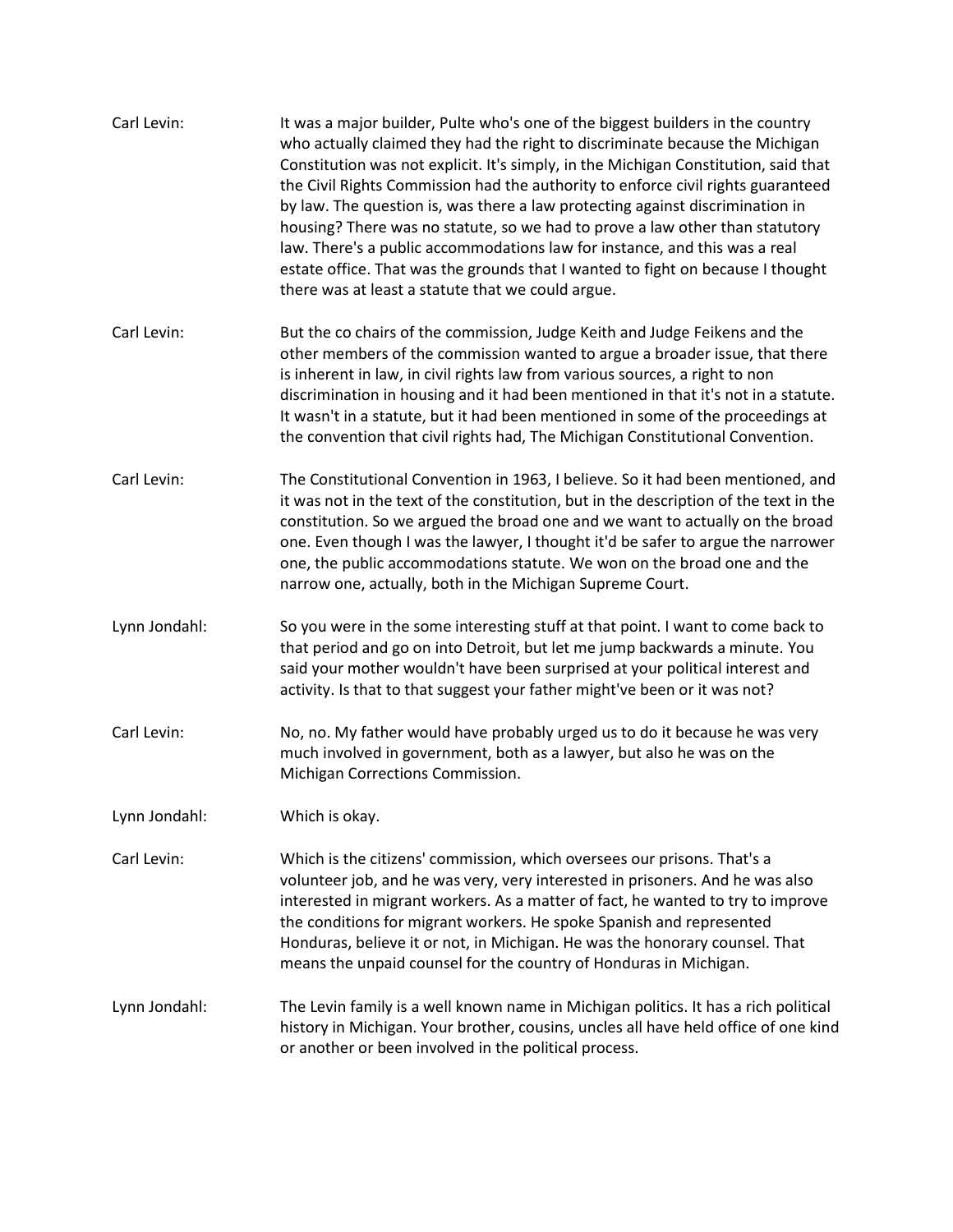| Carl Levin:   | My dad, my uncle, who was a federal judge, really believed in public service.<br>They really believed that we could improve lives of average people. And as<br>lawyers even, they helped bring a lot of immigrants to this country. They never<br>charged for immigration work. As matter of fact, they made their livelihood as<br>lawyers after they were able to bring someone to the country, then if that<br>person went in the business, usually that person would hire them as their<br>lawyers. But bringing the immigration cases themselves, the litigation or<br>whatever it was, they never charged people for of course, their parents were<br>immigrants.                                                                           |
|---------------|---------------------------------------------------------------------------------------------------------------------------------------------------------------------------------------------------------------------------------------------------------------------------------------------------------------------------------------------------------------------------------------------------------------------------------------------------------------------------------------------------------------------------------------------------------------------------------------------------------------------------------------------------------------------------------------------------------------------------------------------------|
| Lynn Jondahl: | When did your family immigrate?                                                                                                                                                                                                                                                                                                                                                                                                                                                                                                                                                                                                                                                                                                                   |
| Carl Levin:   | Both my parents were born in the United States. My grandparents were born in<br>Europe in  they came here probably around the 1890's. I'd say all four of the<br>grandparents would have come around the 1890's with their parents or I don't<br>know if they were with their parents in some case, with their parents or maybe<br>not. But the grandparents would have come here probably as young kids in the<br>I'd say 1890s or 1880s.                                                                                                                                                                                                                                                                                                        |
| Lynn Jondahl: | So you were hearing this from childhood in your home, the focus on civil rights,<br>human rights. What about conversation about politics and involvement in the<br>political process?                                                                                                                                                                                                                                                                                                                                                                                                                                                                                                                                                             |
| Carl Levin:   | My brother and my sister who's now gone and I at the dinner table every night,<br>because we always waited for our dad for dinner. That was a given. We all ate<br>together. Politics was a major subject of discussion. And my parents loved<br>Roosevelt and loved the new deal. And also they made us feel like they wanted<br>to hear from us as kids, and it's very important that parents do that, that they<br>let their kids know that their ideas and their views are relevant and important.<br>And our parents made us feel as though our ideas and our thoughts counted. I<br>don't know whether they were gibberish or whether they were rational or not,<br>but they made us feel as though they wanted to hear our points of view. |
| Carl Levin:   | To finish one thought, before when I said that my mother would have thought<br>we could do anything because that was the kind of mother she was, she also<br>didn't particularly push us into politics at all. She was a private person. My dad<br>was a public person who would've pressed us to go into public life and<br>government. But my mother, although she would think we could do anything<br>we wanted to do actually, when she was asked by a reporter after Sandy and I<br>were in the congress how proud she must be. I think the reporter said, "You<br>must be bursting your buttons with pride to have your two sons in the US<br>congress," and her answer was, "If that's what they want, it's okay with me."                 |
| Lynn Jondahl: | You went through Detroit public schools, then you went east to Swarthmore<br>and Harvard Law School and you came back. Did you know or think, "When I<br>finish high school, I'm going to go on and get my law degree. I'm going to get<br>involved in the public sector"? What was your transition?                                                                                                                                                                                                                                                                                                                                                                                                                                              |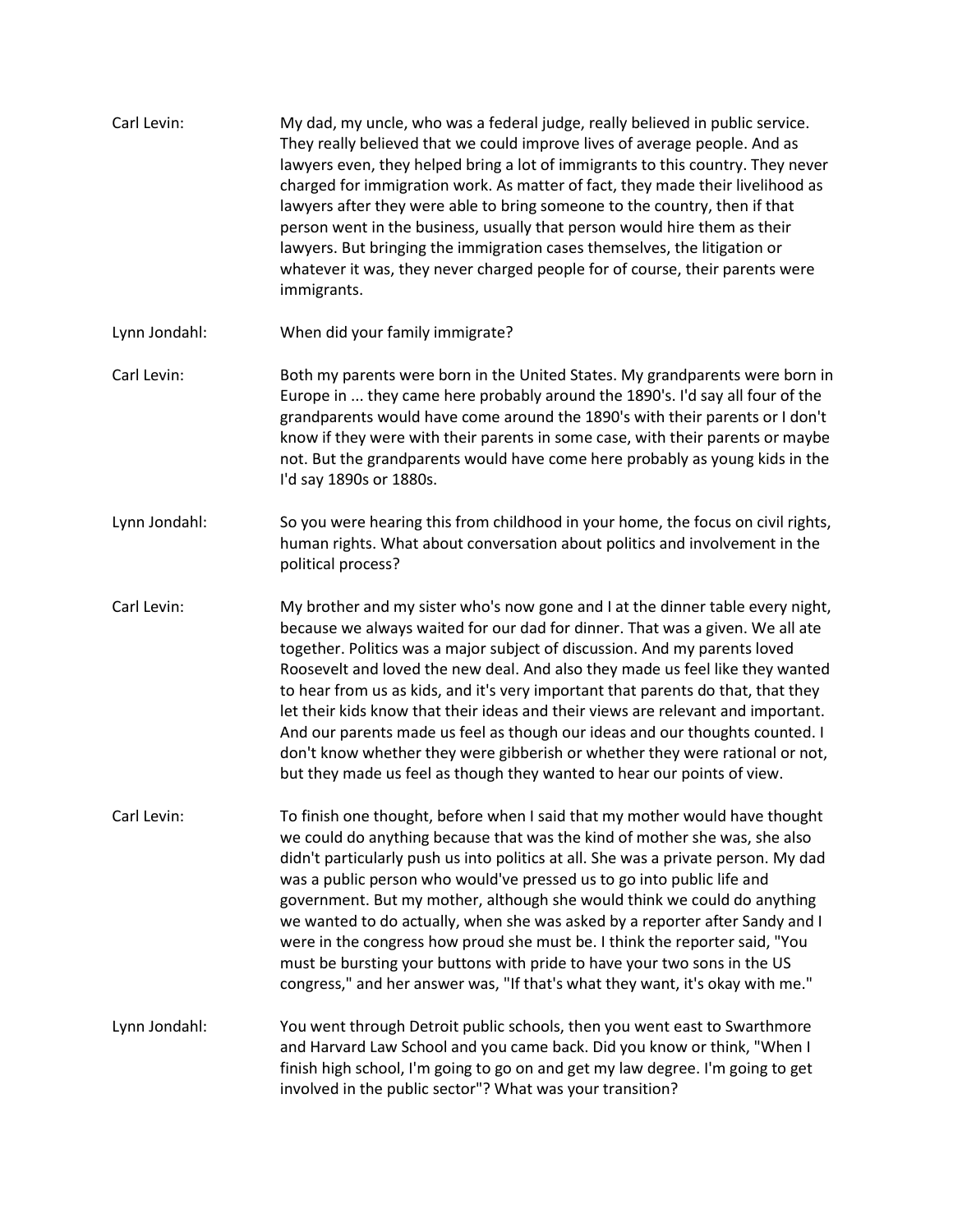| Carl Levin:   | I always assumed I'd be a lawyer. I always thought I would do something. In fact<br>when I started to practice law, I was in private practice for a couple of years and<br>I was happy. So I never aimed at being in government in some way or in public<br>life. But when Feikens and Keith, the two judges came and said that they'd like<br>me to be their general counsel at the Michigan Civil Rights Commission and<br>when Attorney General Kelley put me on his staff so I could do that, that struck<br>a positive bill with me. The civil Rights Movement was just really beginning. It<br>was an important movement, and I wanted to be a part of it and that's the way I<br>was a part of it. |
|---------------|-----------------------------------------------------------------------------------------------------------------------------------------------------------------------------------------------------------------------------------------------------------------------------------------------------------------------------------------------------------------------------------------------------------------------------------------------------------------------------------------------------------------------------------------------------------------------------------------------------------------------------------------------------------------------------------------------------------|
| Carl Levin:   | But in terms of running for office, that is something I never thought particularly I<br>would do. As I mentioned, my brother ran in the '60's, and it wasn't really until<br>the riot came in '67 that I was persuaded by people in Detroit to run for city<br>council. The city was really hurting, divided. I had been not just only the civil<br>rights commission attorney, but then for a couple of years I helped open the<br>defender's office in Detroit. So we represented indigents in Detroit, and that<br>came about a year before the riots.                                                                                                                                                 |
| Lynn Jondahl: | That was the city office?                                                                                                                                                                                                                                                                                                                                                                                                                                                                                                                                                                                                                                                                                 |
| Carl Levin:   | No, that was a new office the Bar Association created. Actually, it was called the<br>Defender's Office. So I started the Michigan Civil Rights Commission from '64<br>roughly, to '67, I believe, early. And then before the riot, I became attorney and<br>I created the Defender's Office in Detroit, and I headed the appellate section of<br>the Defender's Office, so I represented indigence on appeal who did not have<br>lawyers. We were appointed by the court.                                                                                                                                                                                                                                |
| Lynn Jondahl: | That's what we know today as the State Appellate Defendants Office?                                                                                                                                                                                                                                                                                                                                                                                                                                                                                                                                                                                                                                       |
| Carl Levin:   | It is. Exactly right.                                                                                                                                                                                                                                                                                                                                                                                                                                                                                                                                                                                                                                                                                     |
| Lynn Jondahl: | But it then was a bar creation.                                                                                                                                                                                                                                                                                                                                                                                                                                                                                                                                                                                                                                                                           |
| Carl Levin:   | It was called The Legal Aid and Defenders Office of Detroit. That's what it was<br>called. But it was started by the Bar Association, but that led to the State<br>Appellate Defender's Office, which is a successor of the appellate division there.<br>Anyway, the riot came then, and people thought that the city needed healers,<br>people who could unify the city, bring together the city, and that because of my<br>activity, particularly on the Civil Rights Commission, I would get the believed<br>strong support in the both White and African American communities so I could<br>be somebody who might be able to help bring together the city.                                            |
| Lynn Jondahl: | You had been involved with the Civil Rights Commission on civil rights issues and<br>so on, but now people were encouraging you to become active in the political<br>process at that time?                                                                                                                                                                                                                                                                                                                                                                                                                                                                                                                |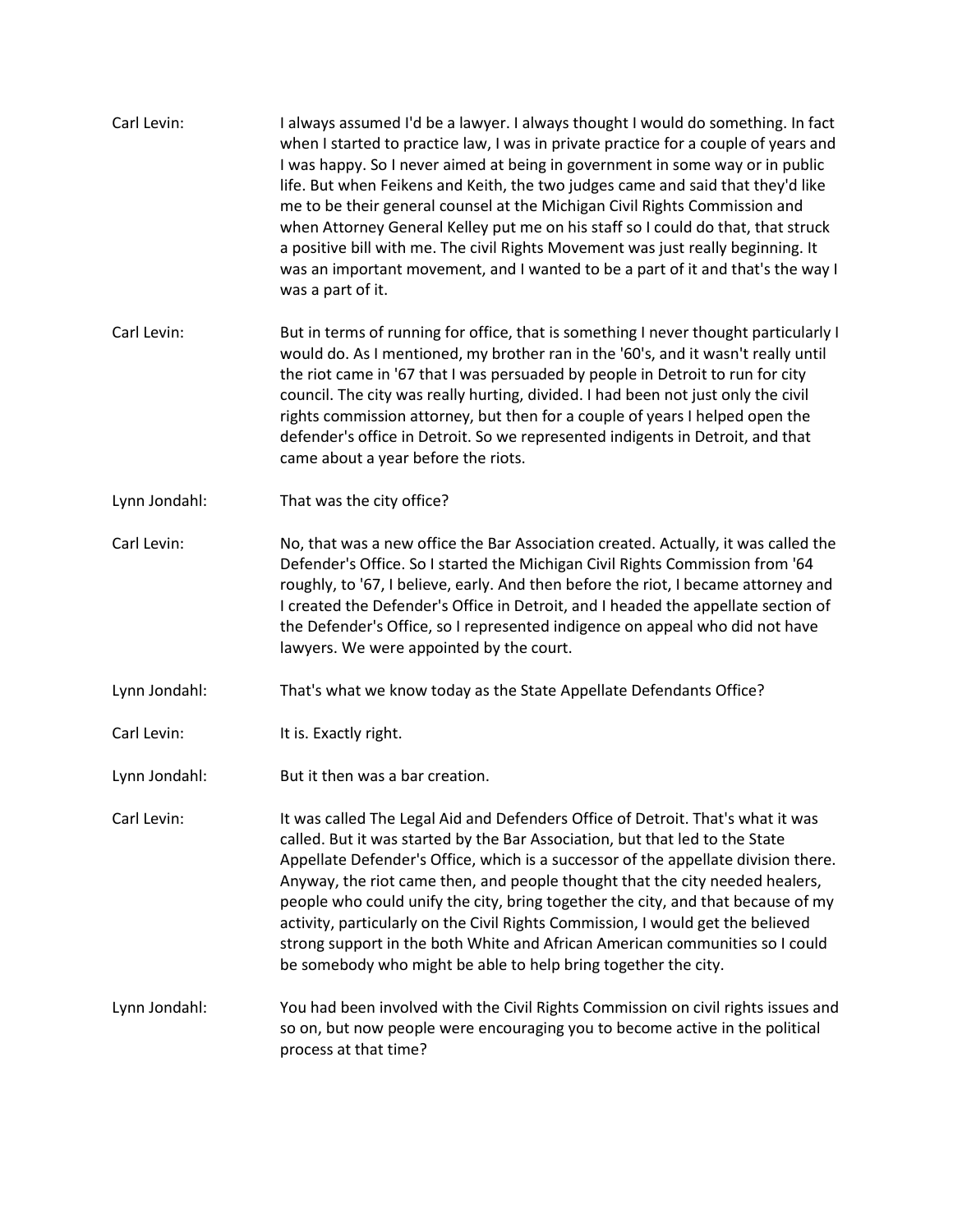| Carl Levin:   | It was in '67 when the riot took place, but it wasn't until maybe late '68 or '69<br>early that people came to me and said, "Hey, you ought to run for city council."<br>So that was something I would have decided to do maybe just a few months<br>prior, before I actually ran in '69, which would have been November of '69, and<br>then elected. And then of course I left the Defender's Office. I left the<br>Defender's Office, and then immediately went on the city council.                                                                                                                                                                                                                       |
|---------------|--------------------------------------------------------------------------------------------------------------------------------------------------------------------------------------------------------------------------------------------------------------------------------------------------------------------------------------------------------------------------------------------------------------------------------------------------------------------------------------------------------------------------------------------------------------------------------------------------------------------------------------------------------------------------------------------------------------|
| Lynn Jondahl: | You said there were particular cases that were key setting precedent with the<br>Civil Rights Commission. Then as we look at Detroit at that time, the racial<br>unrest was very clear.                                                                                                                                                                                                                                                                                                                                                                                                                                                                                                                      |
| Carl Levin:   | It was racial division. It really wasn't so much unrest as it was division. Unrest<br>was an earlier riot in the late '40s, which was really a race riot. This was not<br>really a race riot in '67, this was a riot that took place around the country<br>actually, after the killings of, let's see, in 1967, I think it was King then who was<br>killed in '67, I believe, and that set off some riots. It's an important difference,<br>but it's hard to describe without sounding the way I don't want to sound. I<br>remember our neighborhood was a very integrated neighborhood. We lived in<br>northwest Detroit, we raised our kids there, and there was no fear.                                  |
| Carl Levin:   | There was no racial fear in our neighborhoods. They were all just about<br>integrated by then in Detroit. Either that or they were exclusively African<br>American, but where the White community for the most part lived were in<br>integrated neighborhoods in Detroit. And there was no fear, I would say, at that<br>time at all between the racist inside of our integrated neighborhoods. I<br>remember we were watching the looting on Livernois Avenue with the African<br>American neighbors, White neighbors just standing on the other side of<br>Livernois just looking and watching together, but there were not Whites and<br>blacks going after each other the way they was 20 years earlier. |
| Lynn Jondahl: | The makeup of city government at that time, there never had been an African<br>American serve as mayor of Detroit. Was Nick Hood the the only African<br>American on the council?                                                                                                                                                                                                                                                                                                                                                                                                                                                                                                                            |
| Carl Levin:   | No, no. Tyndall. Bob Tyndall was there. And it was a White mayor, Roman<br>Gribbs, my first term when I was on the council, not yet president of the council.                                                                                                                                                                                                                                                                                                                                                                                                                                                                                                                                                |
| Lynn Jondahl: | That's right. That first four years, Gribbs was mayor during your first term, right?                                                                                                                                                                                                                                                                                                                                                                                                                                                                                                                                                                                                                         |
| Carl Levin:   | Gribbs, yeah. Right. Ray Gribbs was the mayor, and then my second term when I<br>came in first in the city, so I became president of the city council. That was<br>Coleman Young's first term. He was elected mayor, and I think he beat the<br>police chief, Nichols.                                                                                                                                                                                                                                                                                                                                                                                                                                       |
| Lynn Jondahl: | Nichols.                                                                                                                                                                                                                                                                                                                                                                                                                                                                                                                                                                                                                                                                                                     |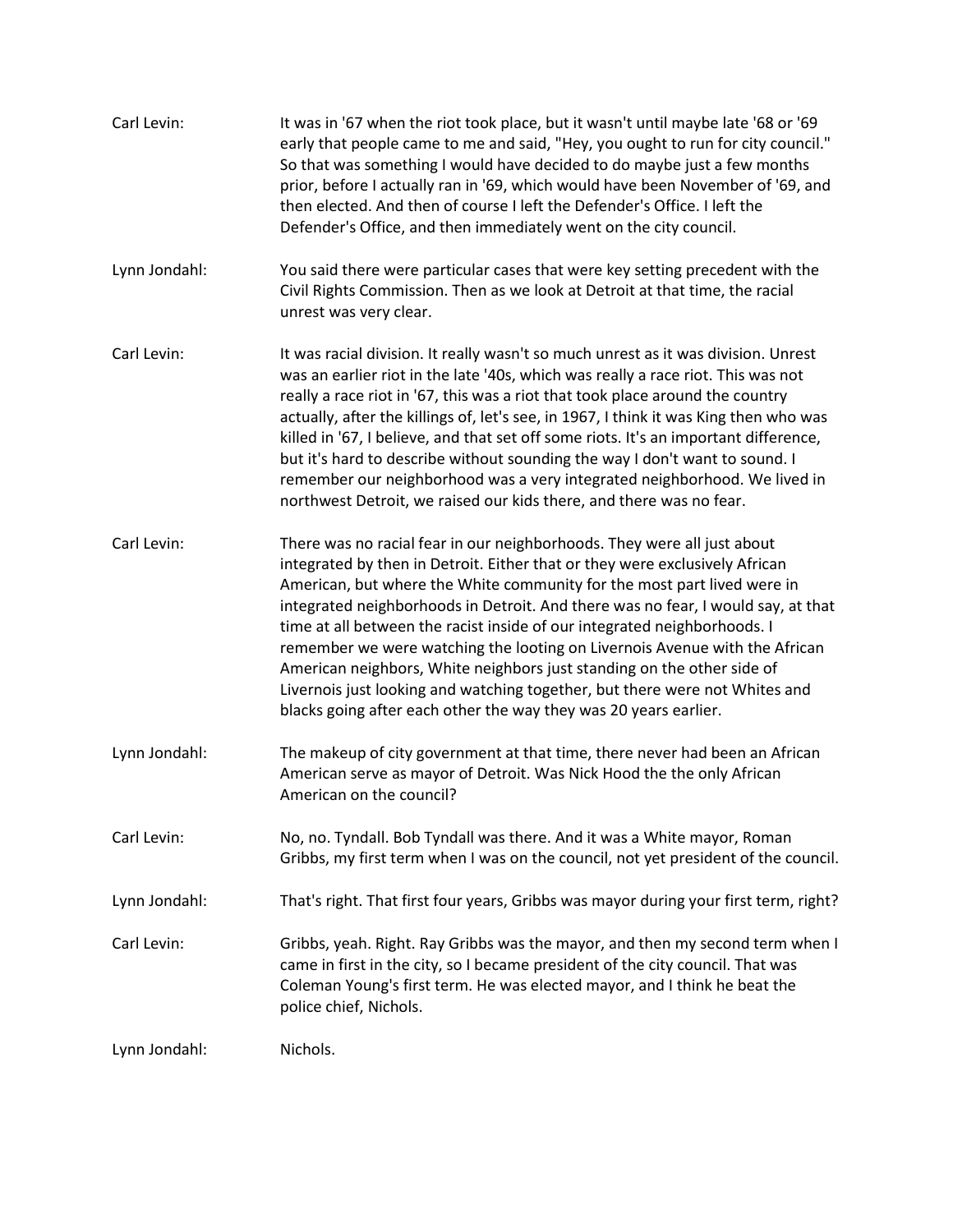| Carl Levin:   | I believe. That was in '73. And the city was becoming more and more African<br>American during this entire period. Probably was, I'm guessing 60 or 70%<br>African American probably in '73.                                                                                                                                                                                                                                                                                                                                                                                                                                                                                                                                                                                                                                                                                                                                         |
|---------------|--------------------------------------------------------------------------------------------------------------------------------------------------------------------------------------------------------------------------------------------------------------------------------------------------------------------------------------------------------------------------------------------------------------------------------------------------------------------------------------------------------------------------------------------------------------------------------------------------------------------------------------------------------------------------------------------------------------------------------------------------------------------------------------------------------------------------------------------------------------------------------------------------------------------------------------|
| Lynn Jondahl: | But you, a White guy, got the most votes.                                                                                                                                                                                                                                                                                                                                                                                                                                                                                                                                                                                                                                                                                                                                                                                                                                                                                            |
| Carl Levin:   | And Nick Hood, an African American who was also, by the way, on the city<br>council, as you mentioned before that, he came in second. He was the president<br>pro tem as we said, just a terrific human being and a great friend and supporter.<br>It had to be a bit of a disappointment that he was second the first time I ran,<br>and then I jumped ahead of him the second time I ran. But he never let on if he<br>was disappointed. He never let that on. He just was a terrific supporter. And<br>there were still many White members of the city council as well. Wierzbicki, Van<br>Antwerp, Eberhart, a number of other White members.                                                                                                                                                                                                                                                                                    |
| Lynn Jondahl: | So you, because you got the most votes in the city council race, became<br>president of the council. The council had a history of being at war with the<br>mayor.                                                                                                                                                                                                                                                                                                                                                                                                                                                                                                                                                                                                                                                                                                                                                                    |
| Carl Levin:   | The history was that like all good legislative bodies do, we have our differences<br>with the executive branch and we had our differences with mayor Young.<br>Personally, we were on fine terms. There wasn't a problem with that. But in<br>terms of powers, he wanted more and more power for the executive branch for<br>the mayor, and we fought that in a totally bipartisan integrated basis. We are<br>legislators.                                                                                                                                                                                                                                                                                                                                                                                                                                                                                                          |
| Lynn Jondahl: | Matter of principles.                                                                                                                                                                                                                                                                                                                                                                                                                                                                                                                                                                                                                                                                                                                                                                                                                                                                                                                |
| Carl Levin:   | And so as a matter of the separation of powers and it's a great American<br>tradition, which is stronger than any racial or economic or political differences.<br>It should be because there should be tension between the executive and<br>legislative branches. You want them to work together obviously, but you don't<br>want the executive branch to have too much powder. And the legislative branch<br>is really responsible for protecting the power of the legislative branch, and we<br>did and we had a couple of referendum, or a couple of ballot issues in Detroit<br>and we won them, we being the city council against the mayor in terms of<br>powers. Where does this power lie? Where does that power lie? We wanted<br>those powers to stay in the legislative branch, he wanted those powers to be<br>shifted to the executive branch, and we fought them and won. So again, that<br>was a matter of principle. |
| Lynn Jondahl: | Coleman Young was the first African American to be elected mayor. What<br>difference did that make to the city and the way in which politics was done and<br>carried out?                                                                                                                                                                                                                                                                                                                                                                                                                                                                                                                                                                                                                                                                                                                                                            |
| Carl Levin:   | He was very, very proud to be the first African American. He was very conscious<br>of the discrimination and segregation which had occurred in his lifetime. I'd say                                                                                                                                                                                                                                                                                                                                                                                                                                                                                                                                                                                                                                                                                                                                                                 |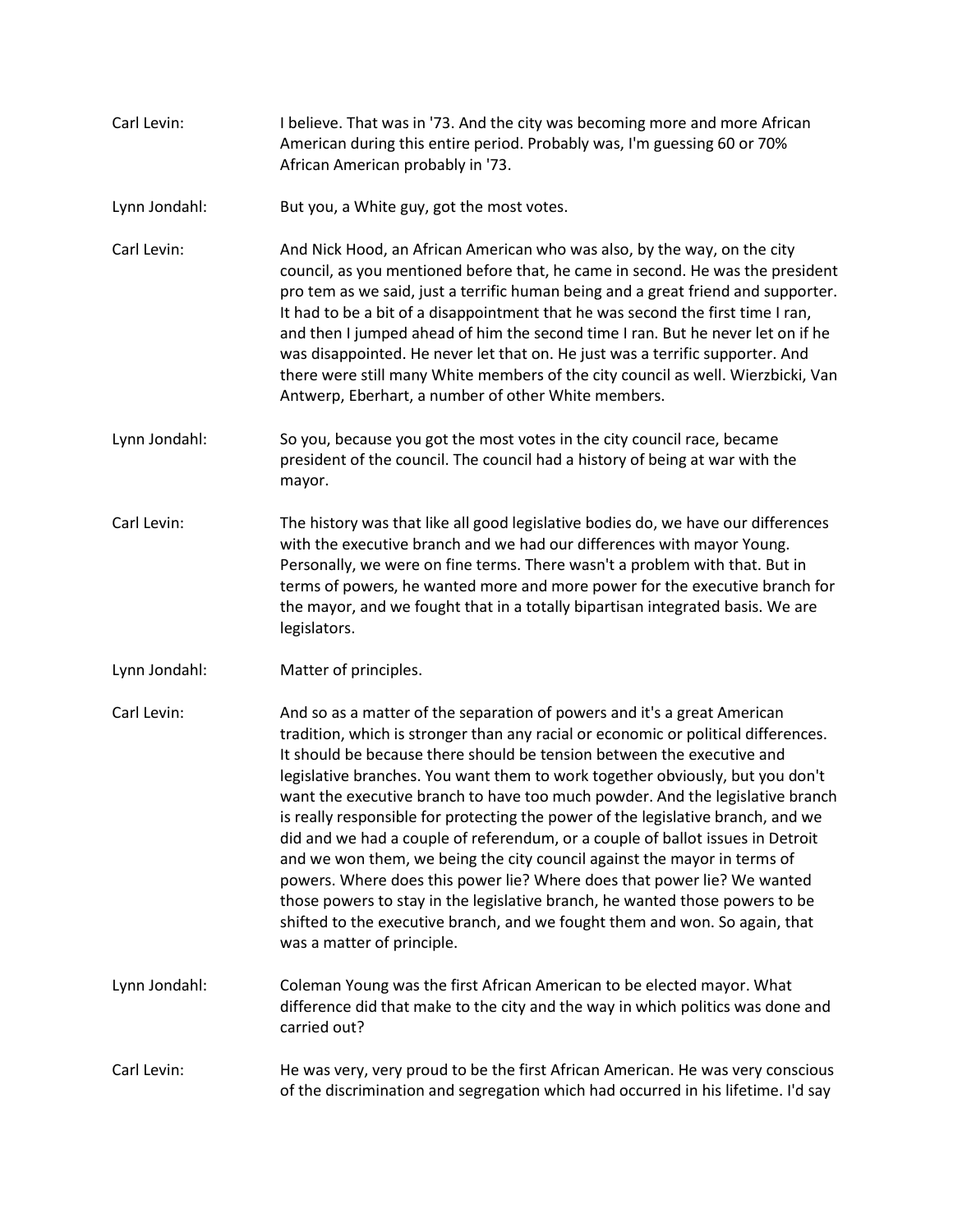it was a significant factor in politics in Detroit. Some of his rhetoric I think, was not helpful in terms of keeping the city integrated. But he had very deep pride, which was understandable. He'd overcome huge obstacles to get to where he was. He had fought in World War II in the Segregated Union.

Lynn Jondahl: Part of Tuskegee Airmen.

Carl Levin: Part of Tuskegee Airmen. And he was smart and he was funny. But he had, I would say, a very strong view about the shift of power, how important it was, African-Americans being in the majority, that there be a black mayor and black representatives. On the other end I think it was understandable, kind of natural in terms of our history and his history, but it I don't think contributed to the city remaining an integrated city.

- Lynn Jondahl: In the early '60s Detroit was described as a model urban center in northern United States. How did the reality of race challenge that, or was that a major challenge to that understanding of Detroit and the way in which it functioned? Was race the primary issue then that became the debilitating issue, challenging issue?
- Carl Levin: I think white flight was a huge problem. It began long before Coleman Young became mayor, whatever its causes were, and that maybe is not for me to try to figure them out, but white flight became a huge issue and caused obviously a loss of population, mainly white population but later on African-American population. It became not just white flight but middle income African-American flight too, years later, that wanted a place which would be safer, which would have better schools, and when Detroit's neighborhoods and our schools went down in general and our neighborhoods became less safe, it was not just whites who left the city but African-Americans. Interesting now as we speak the percentage of whites in the city is now increasing.
- Lynn Jondahl: Significantly?

Carl Levin: It actually was. It's still a small percentage, but the increase was kind of significant, like I don't know, 4%, 8% or something like that. I just happened to see that in the paper the other day. It's kind of an interesting thing.

Carl Levin: Now, the cause of that may be that African-Americans are leaving the city faster than whites so that the percentage may be increased, but I don't think that's all it. I think there's a lot of young white people, particularly moving back into the city now or moving to the city, particularly singles and particularly downtown. We have huge amounts of vacant land, but there are some parts of the city which are really extremely solid and attractive. I live downtown in a wonderful area called Lafayette Park.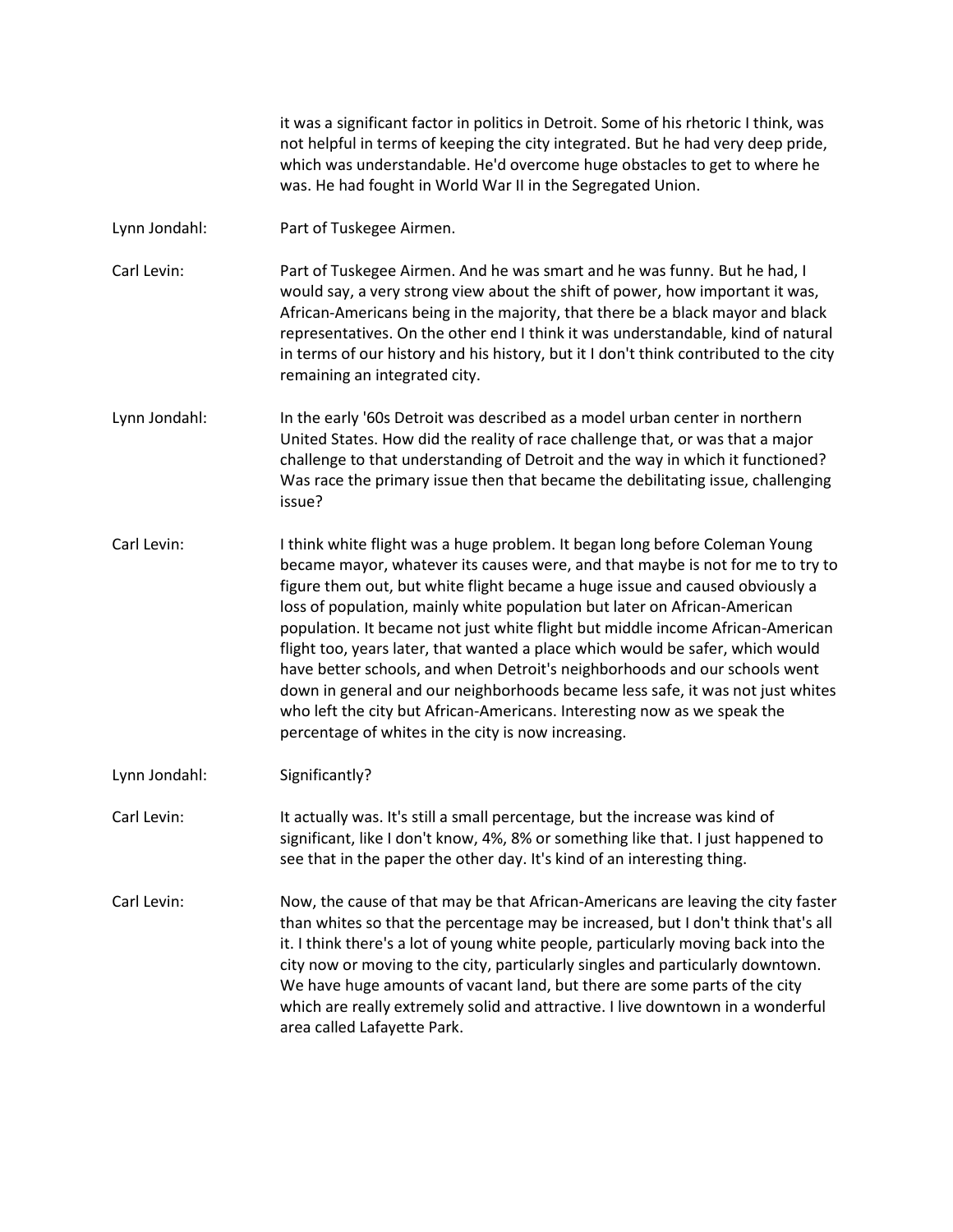- Lynn Jondahl: You got into the race for city council being encouraged by people who were saying we've got such conflict and such major problems of division. How do you evaluate your length of service in terms of addressing that agenda?
- Carl Levin: We spent our time trying to make the city work. We worked together, by the way. The city council really worked well together. We had some lively debates. Jack Kelly was a wonderful friend of mine, a real firebrand. Lively. But we really worked together as a team to try to make the city work. I guess that's the best way I can phrase it. When we had differences with the mayor, they were never personal or personalized. Sometimes the media would try to create a clash where there was differences.
- Carl Levin: But it was trying to keep the city, which was clearly losing population. We had a huge problem with HUD, the federal agency which owned like 10,000 or 15,000 houses in Detroit. That vacant house problem began during that period and we took on HUD, because HUD said we could not remove those vacant houses even though they were open to trespass and they were dangerous, because they became dope dens and so forth. We said, "Yes we can remove that federal property if you don't keep them boarded up and not open to trespass." That became a major battle between us and the federal government, and as a matter of fact one of the reasons I ran for the Senate in what? 1978.
- Lynn Jondahl: It would have been '78 that was the race.

Carl Levin: Yeah. It was '78. One of the reasons I ran was to take on the federal government's programs which were not working in my hometown. They were hurting my hometown and I felt that those programs were supposed to be providing housing for people. Instead, they were providing some devastation in our neighborhood, so we knocked down a federal house even though we were threatened with prosecution if we touched that house.

- Lynn Jondahl: You physically-
- Carl Levin: Well, they're directing a bulldozer one Saturday afternoon pointing to that house, and I was told by the federal government that "You touched our house," and "You touched federal property and we're gonna indict you," and I said, "Go ahead. The jury's gonna convict you. They're not gonna convict me," 'cause of what was going on in our neighborhood. That problem with those vacant houses was a huge issue in the late 1960's.
- Lynn Jondahl: I remember you took on in a major way another housing issue, and that was the problem of red-lining, availability of mortgage funds and insurance for urban residents.
- Carl Levin: Yeah. It was one of the big issues.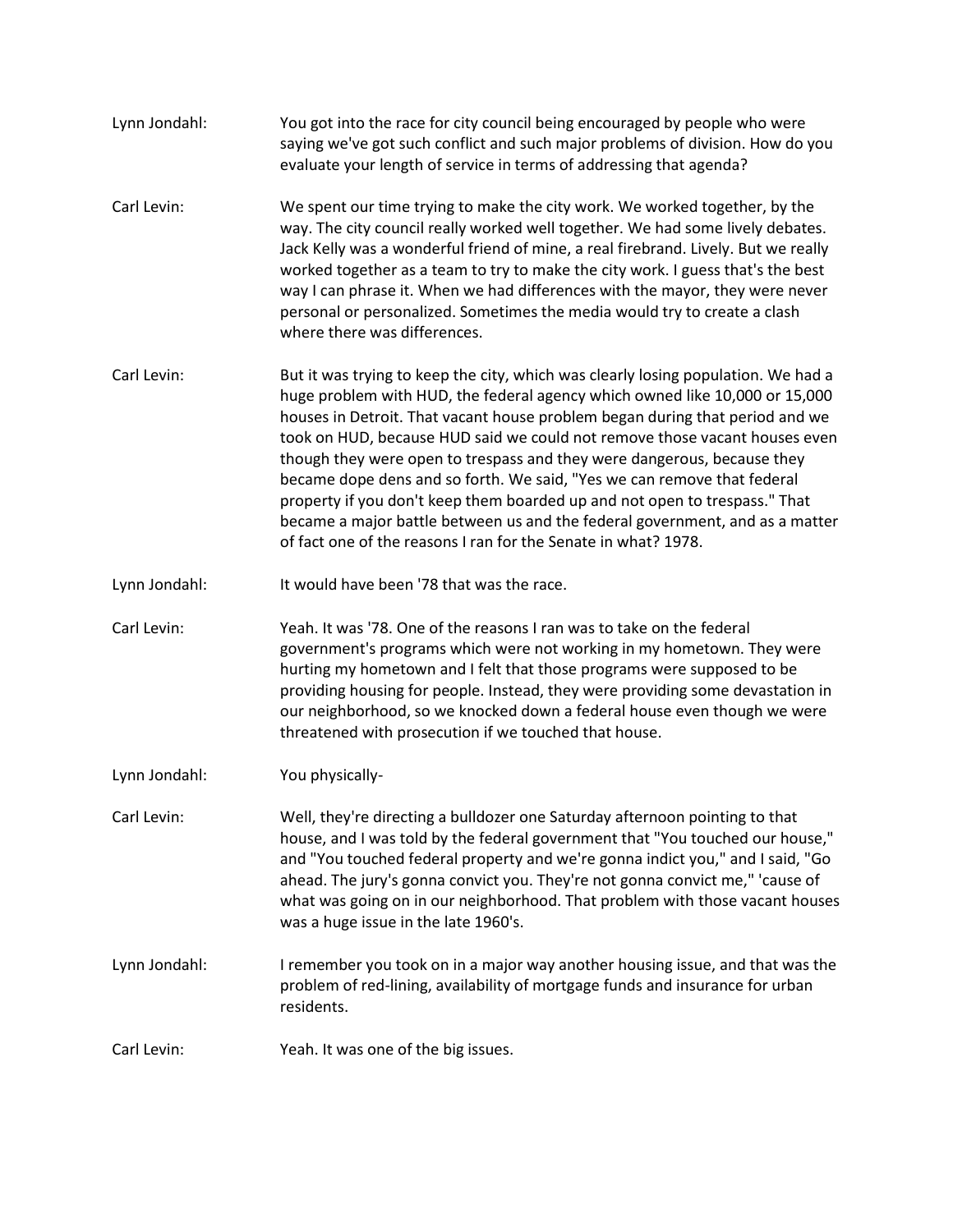- Lynn Jondahl: In 1978, you then became a candidate for the US Senate. How did you make your Detroit experience and those issues a basis for projecting yourself into a Senate leadership role?
- Carl Levin: I would say that my platform actually was bringing, first of all an experience of local government regardless of where it is to Washington. Number two was basically arguing that Washington had to understand that there were differences between local governments and that one size could not fit all.
- Carl Levin: I tried to make the argument out that even though I was from a particular location, that what made sense for the city of Detroit doesn't necessarily make sense for a suburb outside of Detroit or for a town in the middle of Michigan or for a town in the upper peninsula; that the federal government was treating us as though it was one kind of common situation where in fact there's huge different needs in different communities and that I could bring that understanding of the differences between local communities to the federal government. Maybe the HUD program was working in some city in the middle of Michigan. Maybe it was working. It sure wasn't working in Detroit.
- Carl Levin: So local government experience I turned it into a plus, and I also was very critical of the federal government in a number of ways, including HUD, and I wanted federal officials to be responsible to us and not tell us to go to a federal agency. I wanted federal elected officials to be accountable and not to just palm us off to a federal agency or whatever the agency was. My wife and I laugh a lot about this, but I actually ran on a platform that said that the Congress should have the power to veto regulations of federal agencies, which is called legislative veto. My wife and I we still laugh about this because what kind of a platform is that? It's called "legislative veto". It's too theoretical, too procedural.
- Lynn Jondahl: Pretty exciting, right?
- Carl Levin: Right. But where I came from it was exciting. I tried to make it exciting so that federal officials would understand that we should be able to look to them. I carried that fight to Washington. We passed legislative veto. The law was called Levin-Boren or Boren-Levin, but my buddy Dave Boren from Oklahoma. It became law and was then thrown out by the US Supreme Court. We passed a law. The Supreme Court said "You can't do it" the way we wanted to do it. You have to allow the President to veto the Congress' veto of a regulation." You can't just let Congress veto a regulation without passing a law to do it which would in turn go to the President, who then could veto it. There's a very famous case called Chadha where the Supreme Court literally overturned my effort there.
- Lynn Jondahl: Did those issues resonate with voters? Were they key in the outcome of the race?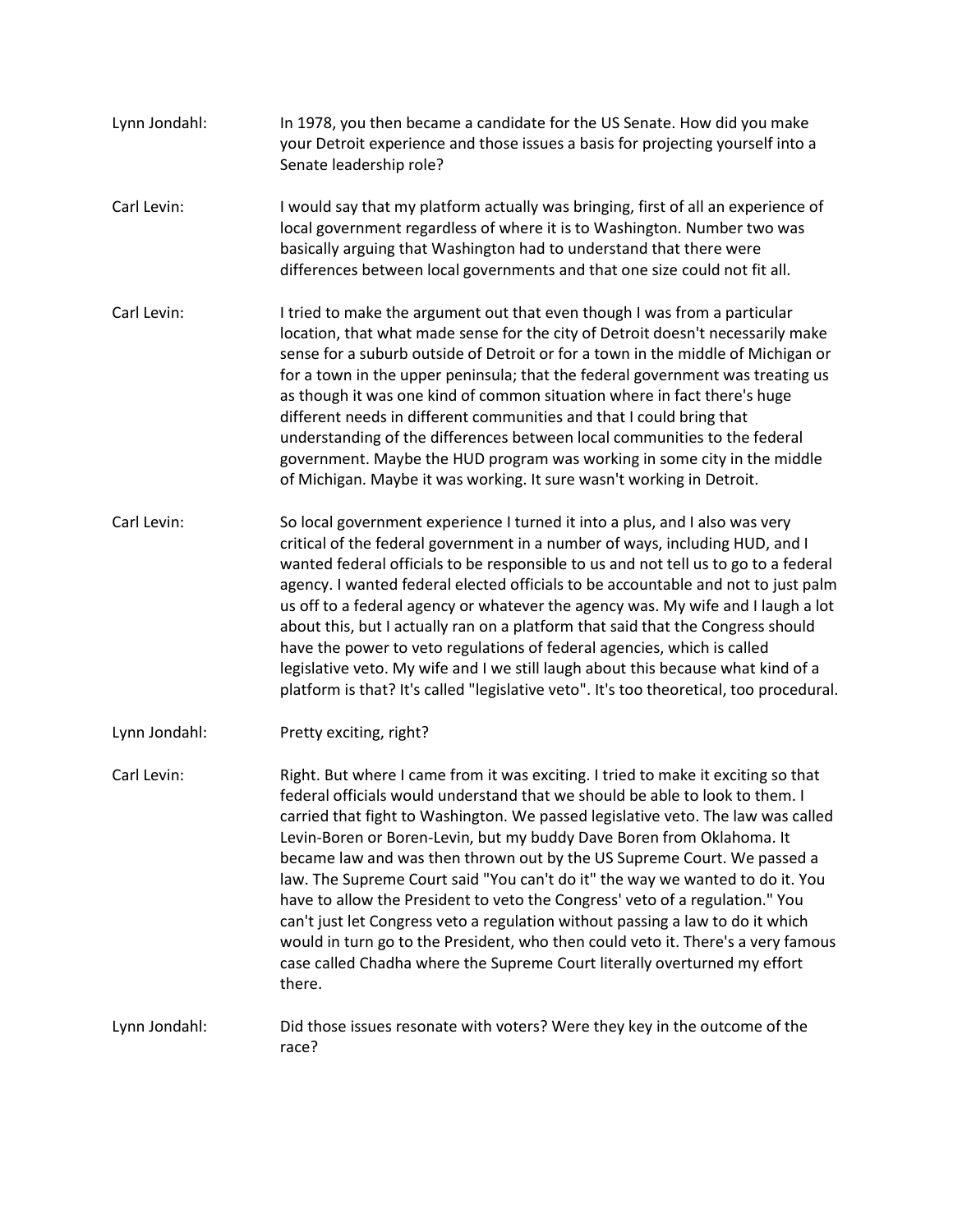| Carl Levin:   | I'm not sure. I was a lot younger than Bob Griffin, who I think you pointed out<br>earlier said originally he wasn't gonna run and then after he decided not to run,<br>he did not show up to vote as often as he should have, and then he changed his<br>mind but by then his voting attendance record had gone way down so that it<br>was very, very bad. He said he was tired and he wasn't gonna run again, so my<br>campaign was, "Hey, I'm not tired. I'll bring energy to Washington," and he said<br>he was tired. I think that that helped me and hurt him.                                                                                                                                                                                |
|---------------|-----------------------------------------------------------------------------------------------------------------------------------------------------------------------------------------------------------------------------------------------------------------------------------------------------------------------------------------------------------------------------------------------------------------------------------------------------------------------------------------------------------------------------------------------------------------------------------------------------------------------------------------------------------------------------------------------------------------------------------------------------|
| Lynn Jondahl: | In the same election, William Milliken, a Republican, was elected governor by a<br>substantial margin, so you were really fighting a pretty strong Republican ticket<br>as well.                                                                                                                                                                                                                                                                                                                                                                                                                                                                                                                                                                    |
| Carl Levin:   | I was.                                                                                                                                                                                                                                                                                                                                                                                                                                                                                                                                                                                                                                                                                                                                              |
| Lynn Jondahl: | In Democratic politics were you the Establishment candidate? Were you an<br>outsider?                                                                                                                                                                                                                                                                                                                                                                                                                                                                                                                                                                                                                                                               |
| Carl Levin:   | No, I was neither. My brother had run, obviously. I was an active Democrat in<br>his campaigns for governor and before that for the State Senate. He won those<br>earlier campaigns and as a matter of fact became the Democratic leader in the<br>State Senate in his second term. But no, I was neither the outsider nor the<br>Establishment candidate. We had a very lively primary, and one of the reasons I<br>won the final election I believe is because the people who I defeated in my<br>Democratic primary all rallied behind me. It was a real outpouring of support,<br>and I've always been appreciative of my opponents in the Democratic primary<br>for doing what they did, which was to come to my side and actively support me. |
| Lynn Jondahl: | How do you come from your background and experience and interests in local<br>government, in civil rights issues and so on, to become now the Chair of the<br>Armed Services Committee of the United States Senate? How does that fit?                                                                                                                                                                                                                                                                                                                                                                                                                                                                                                              |
| Carl Levin:   | Well, when I was elected I was asked what committees I wanted to join, and I<br>had never served in the military. I felt I wanted to know a lot more about<br>defense policy than I did. For me it was a gap in my background, in my<br>knowledge, and I wanted to fill it. I think it was important that people who come<br>from my background understand defense policy and not just be on the outside<br>either carping about it or doing whatever, but being deeply involved in it. I was<br>appointed to three committees at that time and I'm still on those same three<br>committees. I've never changed my committee.                                                                                                                       |
| Carl Levin:   | I'm in a small business committee and also Governmental Affairs Committee,<br>which has allowed me to become the chairman of the Permanent<br>Subcommittee on Investigations. That subcommittee, which is a major<br>subcommittee, is what got me involved in the investigations of Enron, or Wall<br>Street, of offshore tax havens, of credit card abuses.                                                                                                                                                                                                                                                                                                                                                                                        |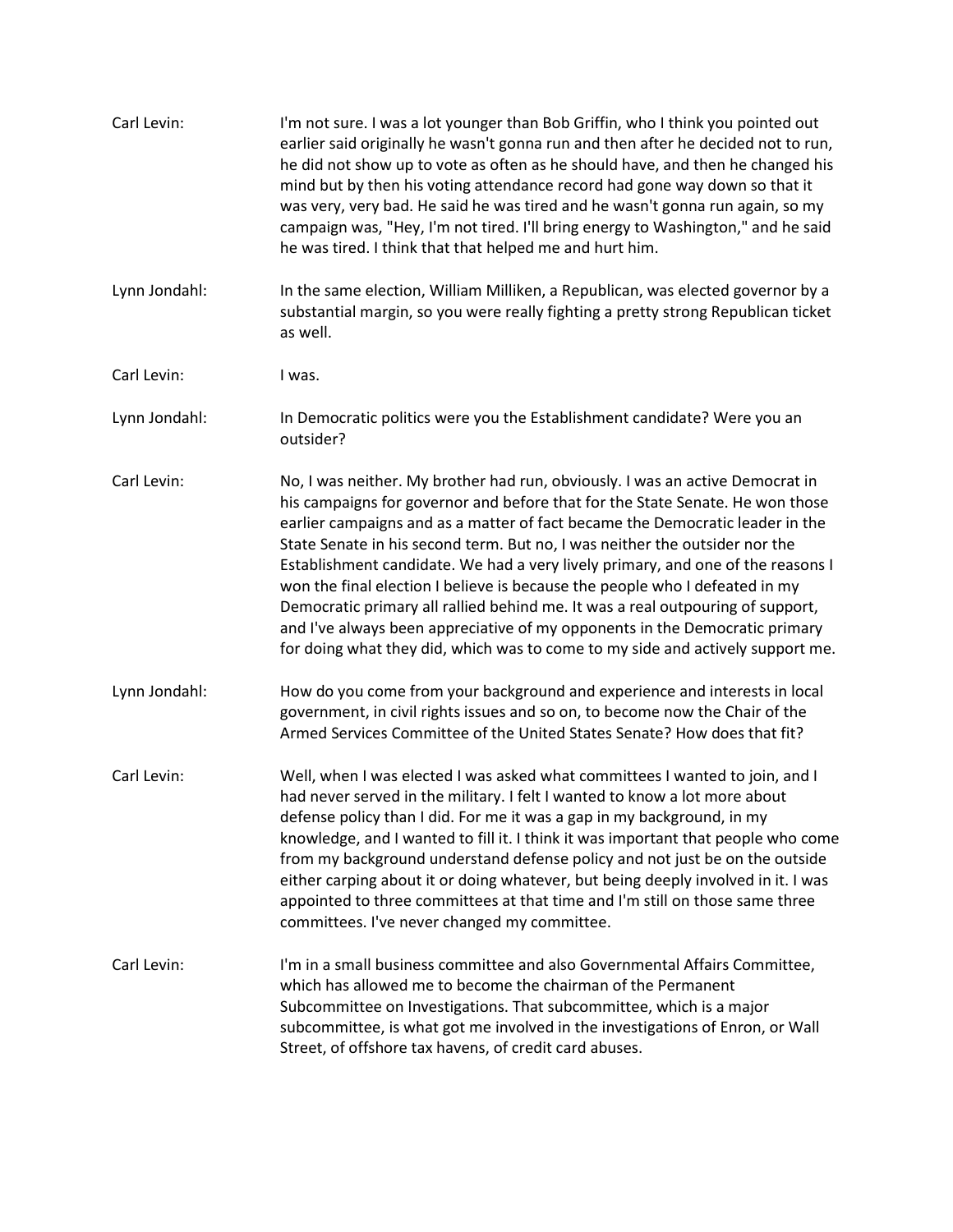| Carl Levin:   | Some of the major legislation in those areas have been assisted and promoted<br>by our investigations. Even though I didn't write the bills, I became actively<br>involved in working with the authors of those bills because those bills go to<br>different committees than I was on. The Wall Street Reform bill, I had a big<br>chunk of that bill based on our yearlong investigation of Wall Street. On the<br>Enron investigation and the abuses which took place there, we got deeply<br>involved in some of the reforms that followed out of the Enron investigation.<br>Credit card reforms, a major bill on credit card reforms. The background for<br>that, the material that that legislation was based on came out of our<br>investigation. That Permanent Subcommittee on Investigations, which by the<br>way was the McCarthy subcommittee, Joe McCarthy's subcommittee, where he<br>abused the power of that committee. 'Cause it's got real power of subpoena<br>and breadth of investigation. I'm now the Chairman of that subcommittee, and<br>that's what gave us the power through the subpoena to go after Wall Street and<br>Enron and the credit cards. These folks didn't show up because they wanted to<br>show up. These folks showed up because we subpoenaed them to do that. I<br>always was interested in that piece of making government work. We talked<br>about that. |
|---------------|---------------------------------------------------------------------------------------------------------------------------------------------------------------------------------------------------------------------------------------------------------------------------------------------------------------------------------------------------------------------------------------------------------------------------------------------------------------------------------------------------------------------------------------------------------------------------------------------------------------------------------------------------------------------------------------------------------------------------------------------------------------------------------------------------------------------------------------------------------------------------------------------------------------------------------------------------------------------------------------------------------------------------------------------------------------------------------------------------------------------------------------------------------------------------------------------------------------------------------------------------------------------------------------------------------------------------------------------------------------------------------------------------------|
| Lynn Jondahl: | The Oversight and Accountability.                                                                                                                                                                                                                                                                                                                                                                                                                                                                                                                                                                                                                                                                                                                                                                                                                                                                                                                                                                                                                                                                                                                                                                                                                                                                                                                                                                       |
| Carl Levin:   | The Oversight and Accountability Committee. It was right back to the HUD issue,<br>and as soon as I got there I was given small subcommittee to chair. It was not<br>the Permanent Subcommittee on Investigations. We had two or three staffers.<br>It was a small subcommittee. But we got involved for instance in abuses by the<br>Attorney General of the United States, who was doing some stuff that was<br>improper in terms of being given some stock options, things like that, which<br>made him rich, that he never should have been given. We went into that right<br>off the bat.                                                                                                                                                                                                                                                                                                                                                                                                                                                                                                                                                                                                                                                                                                                                                                                                          |
| Lynn Jondahl: | When you look at these years, are there key issues that make you eager to get<br>out of bed in the morning?                                                                                                                                                                                                                                                                                                                                                                                                                                                                                                                                                                                                                                                                                                                                                                                                                                                                                                                                                                                                                                                                                                                                                                                                                                                                                             |
| Carl Levin:   | Well, the most critical issues are war and peace issues. As Chairman of the<br>Armed Services Committee, their issues of Iraq and Afghanistan for instance and<br>Bosnia and what do we do with Al-Qaeda, those are the most critical. Those are<br>life and death issues for a lot of people and perhaps for our country, and I spent<br>probably most of my time on those issues.                                                                                                                                                                                                                                                                                                                                                                                                                                                                                                                                                                                                                                                                                                                                                                                                                                                                                                                                                                                                                     |
| Carl Levin:   | Now is trying to make sure that the President keeps his decision that we're<br>gonna begin to reduce forces in Afghanistan in July of 2011. I spend a lot of time<br>on that. I go to Afghanistan many times, a couple times a year usually. I give<br>speeches on the subject because I think it's critically important that the<br>responsibility for Afghanistan security be shifted to the Afghans. I didn't like the<br>increase in combat troops that the President ordered and I said so at the time,<br>but what I also said at the time was the decision of the President to begin to<br>reduce our troop presence in July of 2011, about a year and a half after he made<br>the decision to increase our presence, but setting the date to begin to decrease,                                                                                                                                                                                                                                                                                                                                                                                                                                                                                                                                                                                                                                 |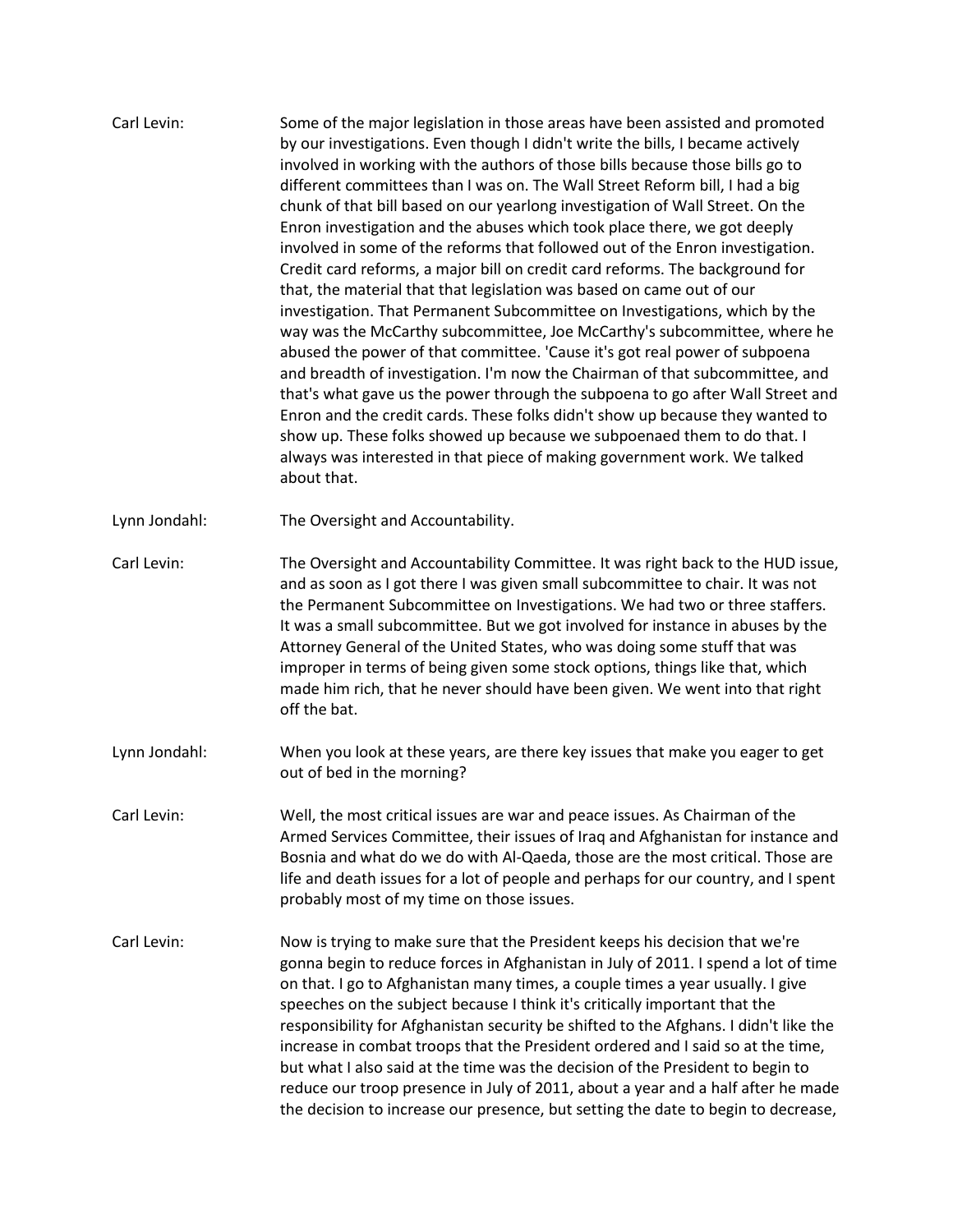is the most important thing that's right now in front of us, and it's my goal to keep that date in place.

- Carl Levin: There's a lot of pressure on the President to wobble on that one. Waffle on it and to say, "Well, maybe we won't decrease troops," but the only way we're gonna force the Afghans to take responsibility for their own security is if they know that we're gonna begin to leave, not withdrawal all of our troops all at once, but begin to leave.
- Carl Levin: That is an action-forcing mechanism on the Afghans. That's a big part of my life, but the Permanent Subcommittee on Investigations, which had a major impact in support of Wall Street Reform, is something which gets my juices flowing as well. I gotta tell you, when I looked at what not just Wall Street but the number of other components of that economic disaster which we are barely coming out of, when I look at what Wall Street and those others did in terms of destroying the hopes and many of the retirement of average Americans with the incredible greed and conflicts of interest, that gets my juices going, and when I can get those Wall Street guys in front of me, which we did, and put them under oath, which we did, and when I get those Enron guys in front of us, which we did, and put them under oath, which we did, and just go at 'em successfully and lead the reforms, that is something which comes right back to the city council days when either HUD was abusing our town by imposing regulations on us which had no relevance to our city and never should have been implemented the way they were, or when we had agencies come in front of the city council and give us BS and try to evade questions. That was good training for what I have been going through in Washington for many decades.
- Lynn Jondahl: Are there members of the Senate over the years that you have most enjoyed working with?
- Carl Levin: One of them at least is John Warner, who is my buddy. Came together in '78 or '79 January. He was Chairman of the Armed Services Committee.
- Lynn Jondahl: Oh, you bounced back and forth the Chairmanship.
- Carl Levin: Exactly right. We're very close. We really like each other, trust each other, even where we differ with each other. We can even arrange to have votes on our differences in ways which are civil and where there's a debate, and not just throwing rhetoric back and forth. He's one of the people I've really enjoyed a lot.
- Lynn Jondahl: Well, we appreciate your taking this time with us. It's been an interesting conversation and I wish we could do more of this.
- Carl Levin: Well, I'm glad you're doing what you're doing. I think it's important. I don't know who will watch these tapes or films or whatever they are called these days down the road, but hopefully if there's something useful that comes out oughta